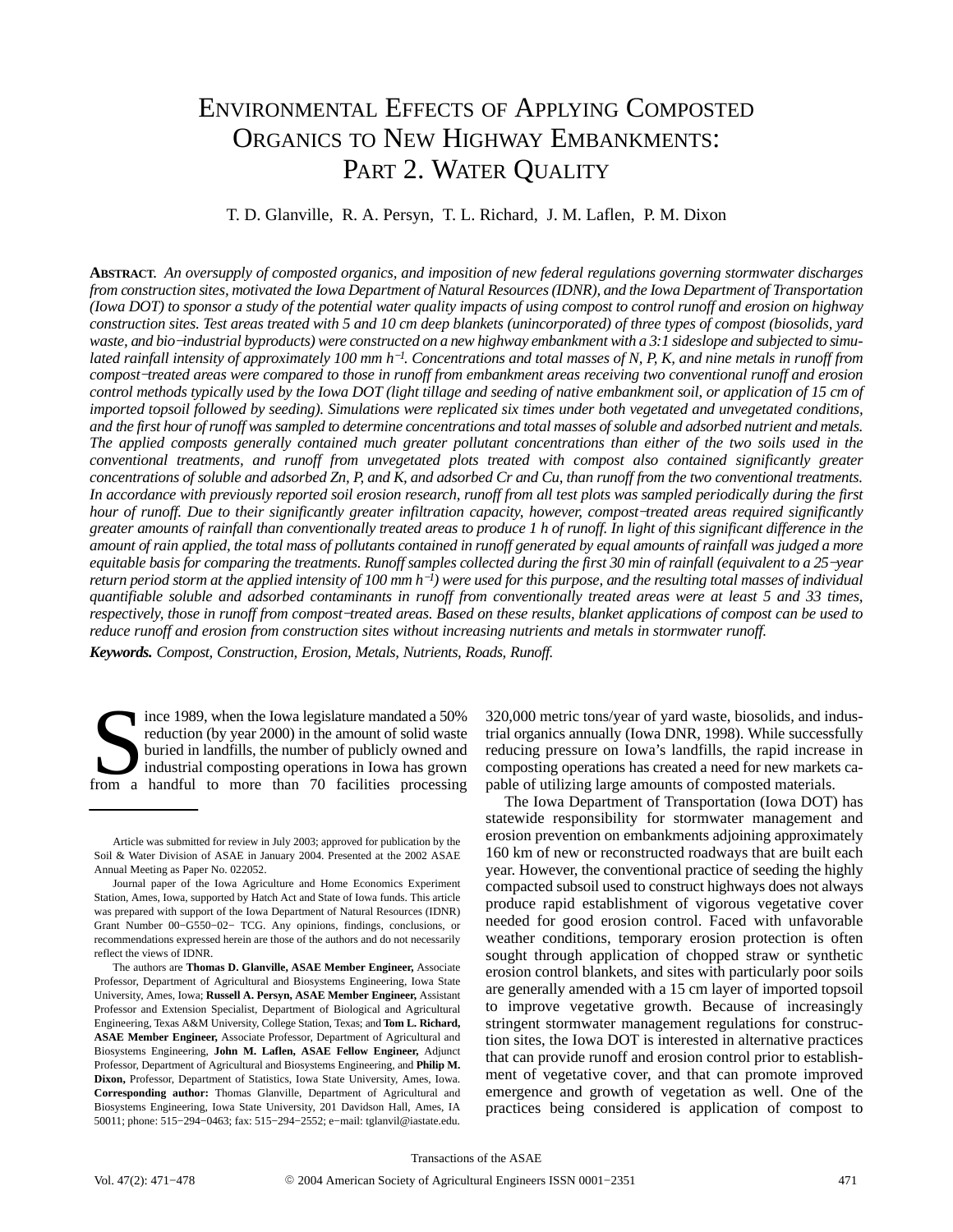construction areas to control soil erosion and surface runoff. To evaluate the potential advantages and disadvantages of this practice, a two−year study was conducted to measure:

- 1. The concentration and total mass of nutrients and heavy metals contained in runoff.
- 2. The quantity of runoff and soil erosion.
- 3. The emergence and growth of the planted cover crop and weeds.

This article reports on results relevant to objective 1. Study results for project objectives 2 and 3 are described in articles by Richard et al. (2002), Persyn et al. (2004), and Glanville et al. (2001, 2003). A project website also is available at: www.abe.iastate.edu/compost.

# **LITERATURE REVIEW**

Soil loss rates from construction sites are often reported to be 10 to 20 times those from agricultural lands (USEPA, 2000b). Control of stormwater, erosion, and sediment at construction sites was mandated by 1987 amendments to the federal Clean Water Act (CWA). Control of discharges from sites larger than 5 acres was first mandated in 1990 (USEPA, NPDES) and, as of March 2003, construction areas larger than 1 acre are now covered by these regulations (USEPA, 2000b). Guidelines and regulations specific to construction sites have been published (USEPA, 2000c, 2000d; Federal Highway Administration, 1997; USEPA, 1998).

Current literature suggests that, although many states have experimented informally with using compost and other types of soil cover to reduce erosion and water quality problems, relatively few quantitative studies on their effects have been conducted. A survey of state departments of transportation (Mitchell, 1997) indicated that 19 state DOTs had developed specifications for compost use, and that 34 reported experimental or routine use of compost on roadsides for purposes such as: improved vegetation, erosion control, filter berms, and bioremediation of contaminated soils. Highway projects where composted organics were used specifically to control erosion were reported in Maine, California, Washington, Florida, Oregon, and Arizona.

Barrett et al. (1995) noted that the most commonly cited water quality impacts associated with road construction are increased turbidity in runoff during and immediately after project completion. Their review of highway erosion research conducted since the 1960s noted that most of this work has focused on application of synthetic slope covers, natural fiber mats, mulches, sediment barriers, check dams, and sedimentation ponds. No references to utilization of composted organics for erosion control were noted.

Recent projects focusing on the benefits of using compost to improve roadside vegetation include a comparison of soils amended with compost versus soils treated with hydro mulch and fertilizer (USEPA, 1997). Work by the Texas Natural Resources Conservation Commission and the Texas Department of Transportation evaluated vegetation production and erosion on roadway embankments treated with composted cattle manure (Block, 2000; USEPA, 2000a).

Qualitative evaluation of the effects of compost on erosion include a 7−month project by the city of Portland, Oregon (Portland Solid Waste Department, 1994), and work by Ettlin and Stewart (1993) on the use of yard debris compost for erosion control on slopes up to 42%. A follow−up study planned for 2001 by the Oregon Department of Environmental Quality and City of Portland was designed to compare the quantity and quality of runoff from an urban construction site amended with compost to that from a construction site receiving conventional stormwater control practices (Kunz, 2001).

Demars et al. (2000) reported that composted wood waste applied to a highway embankment with a 26° slope produced only about 2% of the erosion that occurred on bare plots when subjected to natural rainfall. Storey et al. (1996) used simulated rainfall to compare vegetative growth and erosion on compost−amended plots and plots treated with shredded wood and two types of synthetic chemical tackifiers. Block (2000), in a Connecticut study comparing composted yard waste, wood mulch, and straw, reported that erosion on untreated plots was more than 10 times that observed on mulched plots, and that thickness of the mulch layer did not appear to significantly affect the observed erosion rates. Agassi et al. (1998) report that 1 to 3 cm thick layers of municipal solid waste compost applied to loess soils substantially increased infiltration during simulated rainfall. Risse et al. (2002) compared runoff, total solids loss, and nutrient loss from untreated soils with that from soils blanketed with seven types of compost, aged poultry litter, and three types of wood mulch. All treatments except the aged poultry litter effectively reduced solids loss in runoff compared with the erosion from untreated soil. Total runoff from the aged poultry litter was somewhat greater than from untreated soil, and most of the compost and wood mulches produced less runoff than untreated soil, although the differences were not statistically significant. Nutrient losses from most compost treatments were greater than from bare soil or wood mulch blankets.

Recommendations regarding site characteristics and appropriate application depths of compost to reduce erosion were presented by Alexander (2001), Stewart and Pacific (1993), and Michaud (1995).

# **MATERIALS AND METHODS**

# **EXPERIMENTAL DESIGN**

This project was designed to compare the concentration and total mass of nutrients and metals contained in runoff from compost−treated and conventionally treated highway embankments having typical 3:1 sideslopes. Each test setup consisted of five adjacent test plots measuring  $120 \times 180$  cm that were simultaneously exposed to simulated rainfall. Three of the five plots were blanketed (surface applied without incorporation) with a 5 or 10 cm deep layer of one of three composts. To permit direct comparison with conventional embankment preparations, the two remaining test plots were constructed using two methods commonly employed by the Iowa Department of Transportation. These included light disking of the embankment soil followed by fertilization and seeding (control treatment), and application of a 15 cm blanket of imported topsoil prior to fertilization and seeding (topsoil treatment).

All test plots were constructed in late May or early June. Half of the plots were tested in an unvegetated condition by subjecting them to high−intensity rainfall as soon as possible following construction. The remaining plots were fertilized (500 kg/ha of 13−13−13), seeded with a mixture of oats, annual rye, timothy, and red clover (at 108, 39, 6, and 6 kg/ha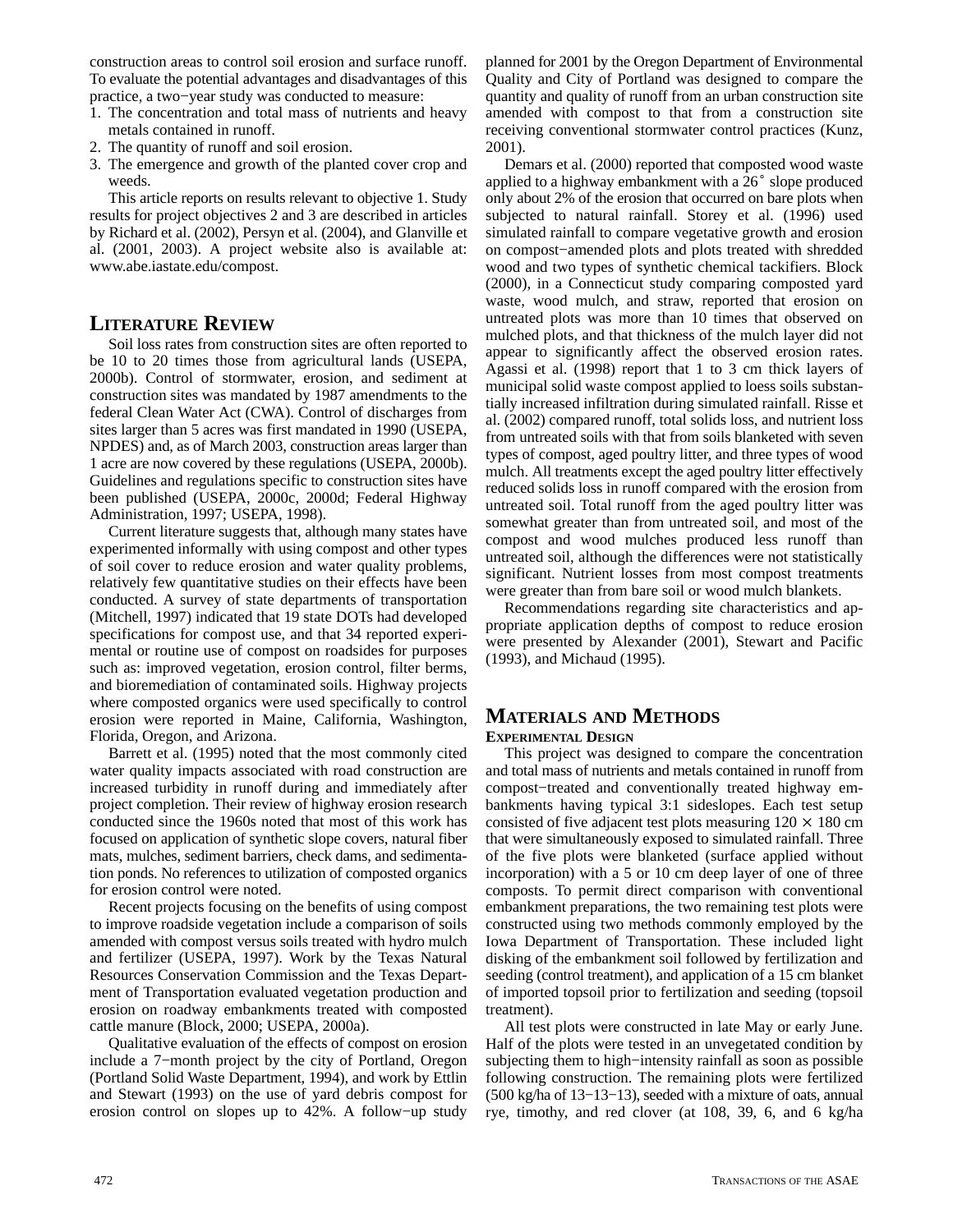respectively), and cultipacked as typically specified by Iowa DOT. These plots were subjected to simulated rainfall 6 to 8 weeks after planting to evaluate their performance after vegetative cover was established. All test runs were replicated six times (three times during each of two summers), but each test plot was subjected to high−intensity rainfall only once. Runoff samples from each test plot were subsampled in the lab and used to quantify runoff and erosion (project objective 2) as well as nutrient and metal export.

#### **COMPOST SELECTION**

Different feedstocks, processing technologies, and product screening techniques can produce composted organics with diverse physical, chemical, and plant growth characteristics. To help ensure that results would be representative of composts typically available throughout Iowa, the Iowa Department of Natural Resources (primary project sponsor) specified that the research be conducted using three specific materials. These included: a sewage biosolids and yard waste compost from the city of Davenport, Iowa; a yard waste compost from the Metro Waste Authority of Des Moines, Iowa; and a bio−industrial (paper mill and grain processing sludge) and yard waste compost from the Bluestem Solid Waste Agency in Cedar Rapids, Iowa.

#### **RESEARCH SITE**

The research was conducted on the sideslopes of a reconstructed interstate highway overpass located approximately 16 km north of Ames, Iowa. Embankment slopes were 3:1, the maximum typically allowed by state construction standards, and slope lengths were approximately 15 m.

#### **WATER SOURCE AND APPLICATION**

To ensure comparability of results, all test areas were subjected to identical high−intensity rainfall applied with an 8 m long single−sweep Norton rainfall simulator with operating characteristics similar to the one developed by Meyer and Harmon (1979). Unvegetated plots were tested each year during mid to late June (as soon after construction as physically possible). Vegetated plots were tested in mid to late July (approximately six weeks after seeding). Rainfall application and runoff sampling methods were similar to those of Liebenow et al. (1990) and King et al. (1995). To initiate runoff from the compost−treated plots within 30 to 60 min, however, it was necessary to increase rainfall intensity from the 63 mm h−1 typically used by USDA to quantify erosion on natural soils to nearly 100 mm h<sup>-1</sup>. Although this application rate is about 50% greater than the USDA rate, rainfall of this intensity lasting 30 min (the storm duration used to estimate the total mass of nutrients and metals contained in plot runoff) is only a 25−year return period storm in central Iowa. Rain gauges positioned at the top of each experimental plot were used to measure the total amount of rainfall applied.

Water used in the simulated rainfall studies was obtained from a 4 ha lake at the Iowa State University Horticulture Farm, located approximately 8 km from the research site. The watershed feeding the lake is used mainly for corn and soybean production. Samples of the lake water were collected for nutrient and metal analyses each time a load was hauled  $(N =$ 45).

#### **RUNOFF SAMPLING**

To quantify the concentration and total mass of nutrients and metals in runoff from each treatment, runoff was collected in  $50 \times 75$  cm test areas similar to those used by Liebenow et al. (1990) during interrill erosion studies conducted by the USDA in the western U.S. Test areas were bordered on three sides with 20 cm high steel border, and runoff originating within the border was captured in a V−shaped galvanized steel trough installed at the downhill edge of each test area (fig. 1).

After runoff began, 10 to 12 samples were collected at 5 min intervals for up to 1 h. A flow−weighted composite sample was obtained by combining approximately 2 min of runoff during each sample collection interval. Composite samples were stored at  $-4^{\circ}$ C prior to filtration and analysis for soluble and adsorbed metals and nutrients.

#### **SOIL AND COMPOST SAMPLING**

A batch of each type of compost (and the imported topsoil) was delivered by truck at the beginning of each summer, and all replications tested each summer were constructed from the same batch. To evaluate the concentrations of nutrients and metals present in the compost, topsoil, and native embankment soil, five samples of each material were collected before plot construction each summer. These were combined, packaged in Ziploc bags, and stored at −4°C prior to drying, grinding, digestion, and analysis.

#### **LABORATORY ANALYSES**

Soil and compost samples were prepared and digested in triplicate according to EPA Method  $3051$ , a strong  $HNO<sub>3</sub>$  acid microwave digestion procedure designed to release acid labile As, Cd, Cr, Cu, Hg, Mo, Ni, Pb, Se, Zn, P, and K. After digestion, samples were analyzed using an inductively coupled argon plasma (ICP) instrument (detection limit 0.010 mg L−1). Total nitrogen in the soils and composts was evaluated in triplicate using a CHN−2000 analyzer (detection limit 0.001%, Leco Corporation, St. Joseph, Mich.).

Concentration and total mass of sediment−attached nutrients and metals contained in runoff were quantified by passing runoff samples through a 0.45 µm MicronSep cellulose filter (Osmonics, Inc., Minnetonka, Minn.). Filters and their associated solids were digested together and analyzed for metals and nutrients using the same methods and equipment used for the composts and soils. The portion of the samples that passed through the 0.45 µm filter were diluted with aqua regia and analyzed for soluble metals, P, and K using ICP. Nitrate and ammonium nitrogen in solution was determined colorimetrically using a Lachat Instrument (detection limit 0.20 mg L−1).

Laboratory quality control and quality assurance procedures included acid washing of laboratory vessels and equipment prior to use. Acids used in washing and sample processing were trace metal free, and a sewage biosolids sample certified by the National Institute of Standards and Technology (NIST) was included with each batch of samples to quantify metal recovery. Standards and laboratory blanks were evaluated after every 10 samples processed via ICP, and samples were rerun if metals concentrations were not within 5% of NIST−certified values. Standards were evaluated after every 20 samples processed through the CHN−2000 analyzer and the Lachat instrument, and samples were rerun if results were not within 5% to 10% of known values.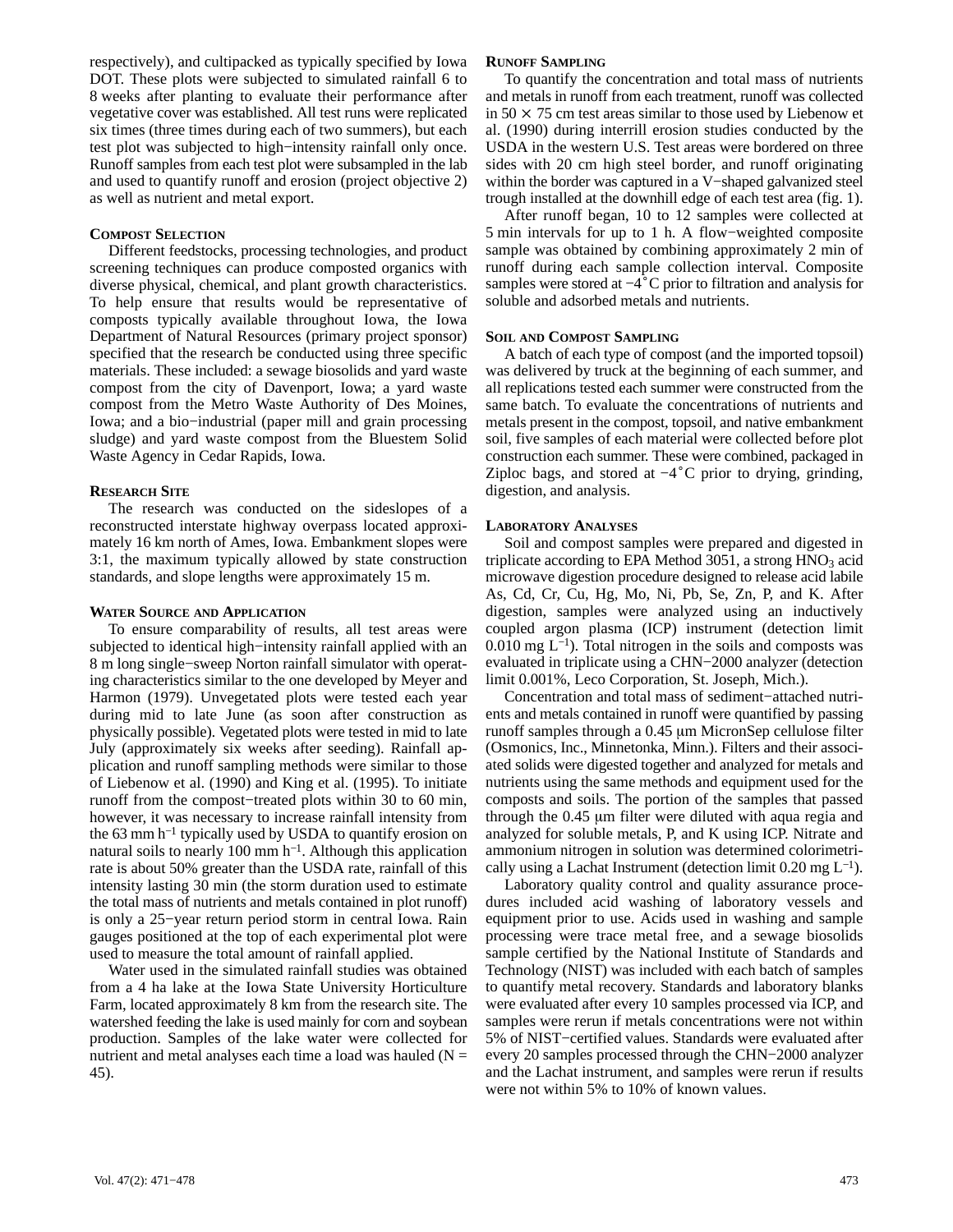

**Figure 1. Rainfall simulator and test plot setup during interrill runoff sampling.**

#### **STATISTICAL ANALYSES**

Statistical analyses were performed using SAS version 8.0 (SAS, 1999). Parametric tests (ANOVA using PROC GLM) were used to identify significant treatment−related differences in the mean concentrations and total masses of soluble and adsorbed pollutants. Since residual plots indicated that variance of the soluble and adsorbed mass data was not constant, these data were log−transformed, and the treatment−by−treatment comparisons were evaluated using contrast statements.

Varying proportions of the samples collected from each treatment contained soluble or adsorbed concentrations of certain pollutants that were below the detection limit. Treatment means were computed, and tests for significant differences were conducted as follows:

- - If all treatment samples contained detectable concentrations of a certain pollutant, then log−transformed values were used to compare treatments. The back−transformed mean (i.e., the geometric mean) of the observations is used to summarize the data.
- - If less than 25% of samples tested for a particular pollutant were below the detection limit, then these samples were assigned a value equal to 1/2 of the detection limit (as recommended by USEPA in Gibbons, 1994), and the log−transformed values were used to compare treatments. The back−transformed mean (i.e., the geometric mean) of the observations is used to summarize the data.
- - If more than 25% of samples tested for a particular pollutant were below the detection limit, then a statistically reliable value of the population mean and standard deviation could not be calculated. In these cases, the maximum sample value is reported in the data tables. Although maximum values cannot be used to identify significant differences among treatments, maximum concentrations are representative of

worst−case conditions and are potentially valuable if regulatory ceiling limits have been published.

 $\bullet$  If all samples tested for a particular pollutant were below the detection limit, then the representative value for the treatment is reported as "BDL."

### **RESULTS AND DISCUSSION COMPOST AND SOIL QUALITY**

#### *Metals*

All soils and composts contained detectible amounts of one or more heavy metals (table 1). However, mean concentrations

**Table 1. Metal and nutrient concentrations in compost, topsoil, and roadway embankment soil (control).[a]**

| Element | <b>Biosolids</b><br>Mean<br>$(mg kg^{-1})$ | Yard<br>Waste<br>Mean<br>$(mg kg^{-1})$ | $Bio-$<br>industrial<br>Mean<br>$(mg kg-1)$ | Control<br>Mean<br>$(mg kg-1)$ | <b>Topsoil</b><br>Mean<br>$(mg kg^{-1})$ |  |  |
|---------|--------------------------------------------|-----------------------------------------|---------------------------------------------|--------------------------------|------------------------------------------|--|--|
| As      | $BDL^{[b]}$                                | 4.62                                    | 1.97                                        | 4.82                           | 3.82                                     |  |  |
| Cd      | 1.63                                       | <b>BDL</b>                              | BDL                                         | BDL                            | <b>BDL</b>                               |  |  |
| Cr      | 61.7                                       | 9.12                                    | 16.0                                        | 9.78                           | 8.25                                     |  |  |
| Cu      | 194                                        | 21.3                                    | 69.5                                        | 6.95                           | 8.73                                     |  |  |
| Hg      | 2.37                                       | 1.61                                    | <b>BDL</b>                                  | <b>BDL</b>                     | <b>BDL</b>                               |  |  |
| Mo      | 7.49                                       | 0.88                                    | 1.63                                        | BDL                            | <b>BDL</b>                               |  |  |
| Ni      | 18.7                                       | 9.90                                    | 14.7                                        | 11.9                           | 8.64                                     |  |  |
| Pb      | 70.4                                       | 26.1                                    | 59.1                                        | 19.7                           | 13.7                                     |  |  |
| Se      | <b>BDL</b>                                 | <b>BDL</b>                              | BDL                                         | BDL                            | <b>BDL</b>                               |  |  |
| Zn      | 1,000                                      | 139                                     | 308                                         | 42.7                           | 45.7                                     |  |  |
| N       | 25,600                                     | 19,000                                  | 11,800                                      | 1,070                          | 1,390                                    |  |  |
| P       | 15,700                                     | 2,580                                   | 2,890                                       | 333                            | 439                                      |  |  |
| K       | 5,950                                      | 10,900                                  | 3,270                                       | 858                            | 746                                      |  |  |

[a] Two composite samples were collected from each material.

[b] BDL = all samples analyzed were below the analytical detection limit.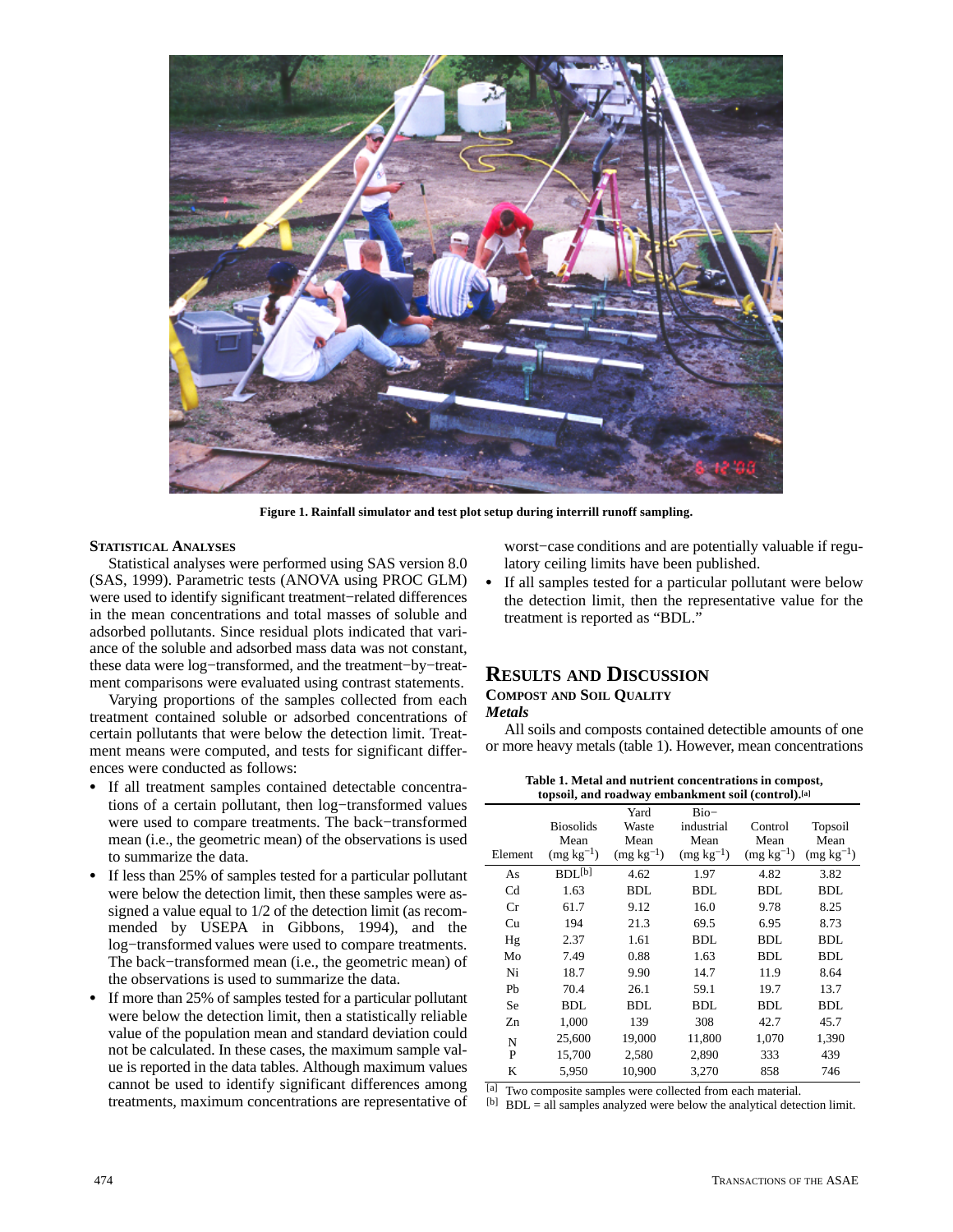were below current USEPA maximum concentrations (USE-PA, 1999) for heavy metals in "high quality" biosolids, which are considered safe for bulk application to sensitive areas such as lawns or home gardens.

As shown in table 1, mean concentrations of Cd, Cr, Cu, Mo, Ni, Pb, and Zn were greater in the biosolids compost than in the other test materials. The lowest mean concentrations of most metals generally occurred in the topsoil, control soil, and yard waste compost. One notable exception was for arsenic concentrations, which were greater in the two soils and the yard waste compost.

#### *Nutrients*

Mean N, P, and K concentrations in the composts were greater than those in the two test soils. The highest mean N and P concentrations occurred in the biosolids compost, while the mean K concentration was highest in the yard waste compost.

#### **RAIN WATER QUALITY**

The quality of the water applied to the test plots through the rainfall simulator was tested periodically to determine its potential to affect runoff quality. Throughout the two−year study, 45 samples of the applied water were subjected to the same tests as the runoff samples.

#### *Metals*

Mean rainwater concentrations of all metals were at or below the detection level of 0.01 mg L−1. Based on these results, metal concentrations in runoff from the test plots were assumed not to be significantly affected by metals in the applied rainfall.

#### *Nutrients*

The mean total P concentration in lake water applied to the test plots as simulated rainfall during the two−year study was 0.03 mg L−1 (as P). This is quite low compared to the many lakes in Iowa having total P exceeding 0.10 mg L−1. Mean potassium concentrations during the same period averaged about 0.9 mg  $L^{-1}$  (as K). Mean soluble P and K concentrations in runoff from the control soil and topsoil were only 3 to 4 times greater than in the rainfall and so may have been affected slightly by the rainfall values. However, mean soluble P and K concentrations in runoff from the composts were at least 12 to 50 times greater than those in the rainfall and are not believed to have been significantly affected by the quality of the rainfall.

With the exception of one sample taken during the second summer of the study, NH<sub>4</sub>−N concentrations in water applied to the runoff plots were below detection, as might be expected in water taken from a well aerated body of surface water.

Mean  $NO<sub>3</sub>–N$  concentrations showed distinct differences between the two years of the study. In the first year,  $NO<sub>3</sub>–N$ concentrations in all samples were below the detection limit of 0.2 mg L<sup>-1</sup>. In the second year, however,  $NO_3$ - $N$  concentrations in rainwater averaged 0.73 mg L−1 with a maximum detection of 2.11 mg L−1. Since more than 25% of the runoff samples tested during the two years of the project were below the detection limit for  $NO_3-N$ , a reliable mean value could not be calculated. Consequently, treatment−related differences in  $NO<sub>3</sub>–N$  could not be tested statistically, making the yearly differences in mean concentrations of  $NO<sub>3</sub>–N$  in the applied water irrelevant.

#### **RUNOFF QUALITY**

Discussion of runoff quality is limited to results for trials conducted on unvegetated test plots. The concentrations and total masses of soluble and adsorbed pollutants exported in runoff from vegetated plots were typically lower (Glanville et al., 2003), but the treatment−related rankings were essentially the same as for the unvegetated test plots.

Since statistical tests indicated no significant differences in runoff quality attributable to the depth of the compost applications, the treatment differences discussed below are based on aggregated data for the 5 and 10 cm compost applications.

#### *Soluble Metal and Nutrient Concentrations*

Soluble metal concentrations in runoff from unvegetated plots are summarized in table 2. Statistically reliable mean values and tests of significance could be calculated only for Zn, P, and K, as more than 25% of samples for one or more treatments contained concentrations of other nutrients or metals that were below the detection limit.

Soluble Zn and P concentrations in runoff from the biosolids and yard waste composts were significantly greater (6 to 12 times greater for Zn, and 9 to 24 times greater for P) than in runoff from the control and topsoil plots. Soluble K concentrations in runoff from all three composts were significantly greater (2 to 15 times) than in runoff from the two soils.

#### *Adsorbed Metal and Nutrient Concentrations*

Metal concentrations in the solids eroded from the tests plots are summarized in table 2. In all cases but one, the tabulated concentrations are below EPA Part 503 standards for "high quality" biosolids. The exception is the adsorbed concentration reported for mercury exported from the biosolids plots. This value is approximately twice the EPA standard, but due to a high proportion of sample results that were below the detection limit for mercury, it is a maximum value (rather than the mean) for the samples from the biosolids plots.

Sufficient numbers of sample values were above the detection limit to calculate and compare sample means for eight elements (Cr, Cu, Ni, Pb, Zn, N, P, and K). Statistically comparable means could not be computed for As, Cd, Hg, Mo, and Se because more than 25% of sample values for one or more treatments were below the detection limit.

Eroded materials from one or more of the compost−treated plots contained significantly  $(p < 0.05)$  greater concentrations of several elements than were found in solids eroded from the control and topsoil plots. Notable examples include: chromium concentrations from biosolids plots that were 3 times those in either of the two soils; copper from all three composts  $(1.5 \text{ to } 11 \text{ times})$ ; zinc from all composts  $(3 \text{ to } 6 \text{ times})$ ; phosphorus from all three composts (3 to 24 times); and potassium from the biosolids and yard waste composts (1.8 to 3.5 times).

Mean concentrations of three pollutants in eroded solids from two or more of the compost−treated plots were less than or equal to those in eroded products from either or both of the control or topsoil plots. These included: nickel concentrations, which were significantly ( $p < 0.05$ ) greater (1.6 to 2.6 times) in sediments from the two soils; lead, which was statistically similar in sediments from the control, biosolids, and bio−industrial plots; and total nitrogen, which did not differ significantly among any of the treatments.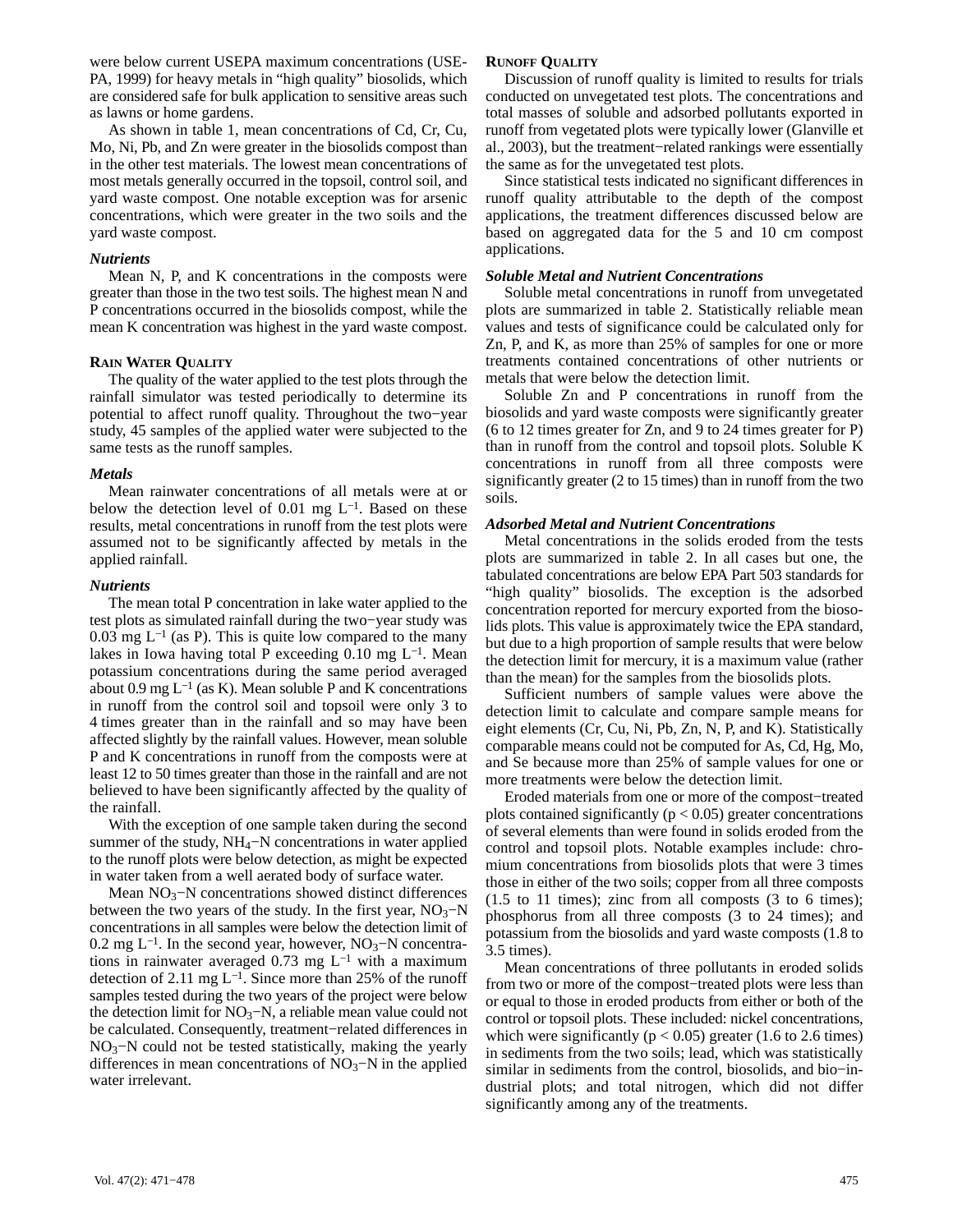**Table 2. Geometric mean[a] or maximum[b] concentrations of soluble and adsorbed elements in runoff from unvegetated plots.[c]**

|                                                                                        | Soluble Concentration (mg $L^{-1}$ ) |                   |                      |            |            | Adsorbed Concentrations (mg $kg^{-1}$ ) |                    |                      |                   |                   |
|----------------------------------------------------------------------------------------|--------------------------------------|-------------------|----------------------|------------|------------|-----------------------------------------|--------------------|----------------------|-------------------|-------------------|
| Parameter                                                                              | <b>Biosolids</b>                     | Yard<br>Waste     | $Bio-$<br>industrial | Control    | Topsoil    | <b>Biosolids</b>                        | Yard<br>Waste      | $Bio-$<br>industrial | Control           | Topsoil           |
| As                                                                                     | $BDL^{[d]}$                          | <b>BDL</b>        | <b>BDL</b>           | <b>BDL</b> | <b>BDL</b> | [33.7]                                  | <b>BDL</b>         | [17.4]               | 5.74              | 4.00              |
| Cd                                                                                     | <b>BDL</b>                           | <b>BDL</b>        | <b>BDL</b>           | <b>BDL</b> | <b>BDL</b> | <b>BDL</b>                              | <b>BDL</b>         | <b>BDL</b>           | [3.45]            | <b>BDL</b>        |
| Cr                                                                                     | [0.02]                               | <b>BDL</b>        | <b>BDL</b>           | <b>BDL</b> | <b>BDL</b> | 67.5c                                   | 24.9 b             | $21.4$ a,b           | $21.6$ a,b        | 18.9 a            |
| Cu                                                                                     | 0.03                                 | 0.03              | 0.03                 | [0.03]     | [0.03]     | 184 e                                   | 36.0c              | 75.3 d               | 24.0 <sub>b</sub> | 16.6 a            |
| Hg                                                                                     | <b>BDL</b>                           | <b>BDL</b>        | BDL                  | <b>BDL</b> | BDL        | [36.3]                                  | [15.0]             | <b>BDL</b>           | [5.14]            | [3.84]            |
| Mo                                                                                     | [0.54]                               | [0.03]            | BDL                  | <b>BDL</b> | BDL        | [64.2]                                  | [41.8]             | [4.85]               | <b>BDL</b>        | <b>BDL</b>        |
| Ni                                                                                     | [0.04]                               | <b>BDL</b>        | BDL                  | <b>BDL</b> | <b>BDL</b> | 15.8 <sub>b</sub>                       | 8.61 a             | 10.7a                | 22.4c             | 16.7 b.c          |
| Pb                                                                                     | <b>BDL</b>                           | <b>BDL</b>        | <b>BDL</b>           | <b>BDL</b> | <b>BDL</b> | 44.6 c                                  | 16.9 a             | 43.7 c               | 42.6c             | 23.7 <sub>b</sub> |
| Se                                                                                     | <b>BDL</b>                           | <b>BDL</b>        | <b>BDL</b>           | <b>BDL</b> | <b>BDL</b> | <b>BDL</b>                              | <b>BDL</b>         | <b>BDL</b>           | <b>BDL</b>        | <b>BDL</b>        |
| Zn                                                                                     | 0.17 <sub>b</sub>                    | 0.18 <sub>b</sub> | 0.02a                | 0.02a      | 0.03a      | $1,620$ d                               | 562 c              | 521 c                | 153 <sub>b</sub>  | 99.6 a            |
| $NO3-N$                                                                                | 1.08                                 | [30.4]            | [8.57]               | [1.71]     | [2.07]     |                                         |                    |                      |                   |                   |
| $NH_4-N$                                                                               | 5.91                                 | [2.07]            | [90.1]               | [0.72]     | [1.74]     |                                         |                    |                      |                   |                   |
| Total N                                                                                |                                      |                   |                      |            |            | 13,400 a                                | 11,600 a           | 6,300a               | 6,240a            | 5,290 a           |
| P                                                                                      | 3.10 <sub>b</sub>                    | 1.26 <sub>b</sub> | 0.36a                | 0.14a      | 0.13a      | 17,300 d                                | 4,300c             | 2,900 b              | 854 a             | 726 a             |
| K<br>$\begin{bmatrix} 0 \\ 0 \end{bmatrix}$ and $\begin{bmatrix} 0 \\ 0 \end{bmatrix}$ | 20.0c                                | 47.3d             | 10.9 <sub>b</sub>    | 5.05a      | 3.09a      | 4,300 b                                 | 6,400c<br>$\cdots$ | 2,350a               | 2,430a            | 1,790 a           |

[a] If  $\langle 25\%$  of samples were below the detection limit, then the geometric mean was tabulated using half of the detection limit as the assigned value for those samples below the detection limit.

 $[b]$  If  $>25\%$  of samples were below the analytical detection limit, then statistically reliable values of the mean and standard deviation could not be calculated. In these cases, the maximum value [indicated in brackets] is reported and can be compared with regulatory values.

[c] Means (for comparable data, i.e., soluble or adsorbed concentrations) followed by different letters within the same row are significantly different (p < 0.05).  $N = 12$  for all parameters tested.

 $[d]$  BDL = all samples analyzed were below the analytical detection limit.

Among the three composts, eroded solids from areas treated with biosolids compost contained significantly ( $p <$ 0.05) greater concentrations of five (Cr, Cu, Ni, Zn, and P) of the eight pollutants for which reliable mean values could be calculated.

# **TOTAL MASS OF POLLUTANTS IN RUNOFF** *Selection of Performance Indicator*

In a departure from the experimental design (and from traditional soil erosion study procedures) in which runoff samples were collected periodically throughout the first hour of runoff, the total mass of each pollutant contained in the runoff was calculated based only on those samples collected during the first 30 min of rainfall.

The decision to compare treatments on the basis of samples collected during a fixed period of exposure to high−intensity rainfall (rather than during a fixed period of runoff) resulted from preliminary data analyses showing a significant disparity in the duration of rainfall needed to initiate and sustain runoff for 1 h. Conventional soil treatments typically began producing runoff within 5 to 7 min and, as a result, were subjected to less than 70 min of rainfall in order to produce runoff for 1 h. Test plots treated with the highly absorptive composts, however, required 25 to 60 min of rainfall to initiate runoff, and consequently were exposed to as much as 2 h of rainfall in order to permit 1 h of runoff sampling.

The decision to calculate and compare pollutant masses produced during a 30 min storm was based on rainfall intensity−duration−frequency maps for Iowa, which show that a 100 mm h−1 storm lasting 30 min has a return period of approximately 25 years. This is the same return period as a 63 mm h−1 storm lasting 60 min (test conditions typically used by USDA researchers when conducting soil erosion studies), and a storm of this magnitude, though fairly severe, can realistically be expected to occur naturally. By contrast, rainfall applications of 100 mm h−1 for periods exceeding 1 h (the conditions necessary to sustain runoff on the compost−

treated areas for 1 h) are equivalent to rare natural storms having return periods well in excess of 100 years.

#### *Soluble Metals and Nutrients*

Due to the relatively high incidence of samples with concentrations below the detection limit, Zn, P, and K were the only soluble species for which reliable mean total mass values could be determined for all treatments. As shown in table 3, the mean total mass values of soluble Zn and K were significantly  $(p < 0.05)$  greater (>15 times and >18 times) in runoff from the conventional treatments. Total phosphorus in runoff from the conventional treatments was also significantly ( $p < 0.05$ ) greater than in runoff from the yard waste and bio−industrial composts, and the mass of P in runoff from the biosolids was

**Table 3. Mass of soluble and adsorbed pollutants in runoff during initial 30 min of rainfall on unvegetated test plots.[a]**

|           | <b>Biosolids</b><br>$GM^{[b]}$ | Yard<br>Waste<br>GМ | $Bio-$<br>industrial<br>GМ | Control<br>GМ     | <b>Topsoil</b><br>GМ |
|-----------|--------------------------------|---------------------|----------------------------|-------------------|----------------------|
| Parameter | (mg)                           | (mg)                | (mg)                       | (mg)              | (mg)                 |
| Soluble   |                                |                     |                            |                   |                      |
| Zn        | $< 0.01$ a                     | $< 0.01$ a          | $< 0.01$ a                 | 0.15 <sub>b</sub> | 0.16 <sub>b</sub>    |
| P         | 0.17 b.c                       | $< 0.01$ a          | $0.01$ a,b                 | 1.38 c            | 0.76c                |
| K         | 1.08a                          | 0.09a               | 0.29a                      | 49.6 b            | 18.0 <sub>b</sub>    |
| Adsorbed  |                                |                     |                            |                   |                      |
| Сr        | 0.01 <sub>b</sub>              | $< 0.01$ a          | < 0.01 h                   | 0.92c             | 0.76c                |
| Cu        | 0.02 <sub>b</sub>              | $< 0.01$ a          | 0.01 <sub>b</sub>          | 1.03c             | 0.66c                |
| Ni        | < 0.01 h                       | $< 0.01$ a          | < 0.01 h                   | 0.96c             | 0.67c                |
| Ph        | 0.01 <sub>b</sub>              | $< 0.01$ a          | < 0.01 h                   | 1.82c             | 0.95c                |
| Zn        | 0.10 <sub>b</sub>              | $< 0.01$ a          | 0.03 <sub>b</sub>          | 6.55c             | 3.99c                |
| N         | 0.47h                          | $< 0.01$ a          | $0.09$ a,b                 | 267c              | 212c                 |
| P         | 0.45h                          | $< 0.01$ a          | $0.09$ a,b                 | 36.5 c            | 29.1c                |
| K         | 0.17h                          | $< 0.01$ a          | $0.09$ a.b                 | 104c              | 71.6 c               |

[a] Means followed by different letters within the same row are significantly different ( $p < 0.05$ ). N = 12 for all parameters tested.

[b] GM = geometric mean.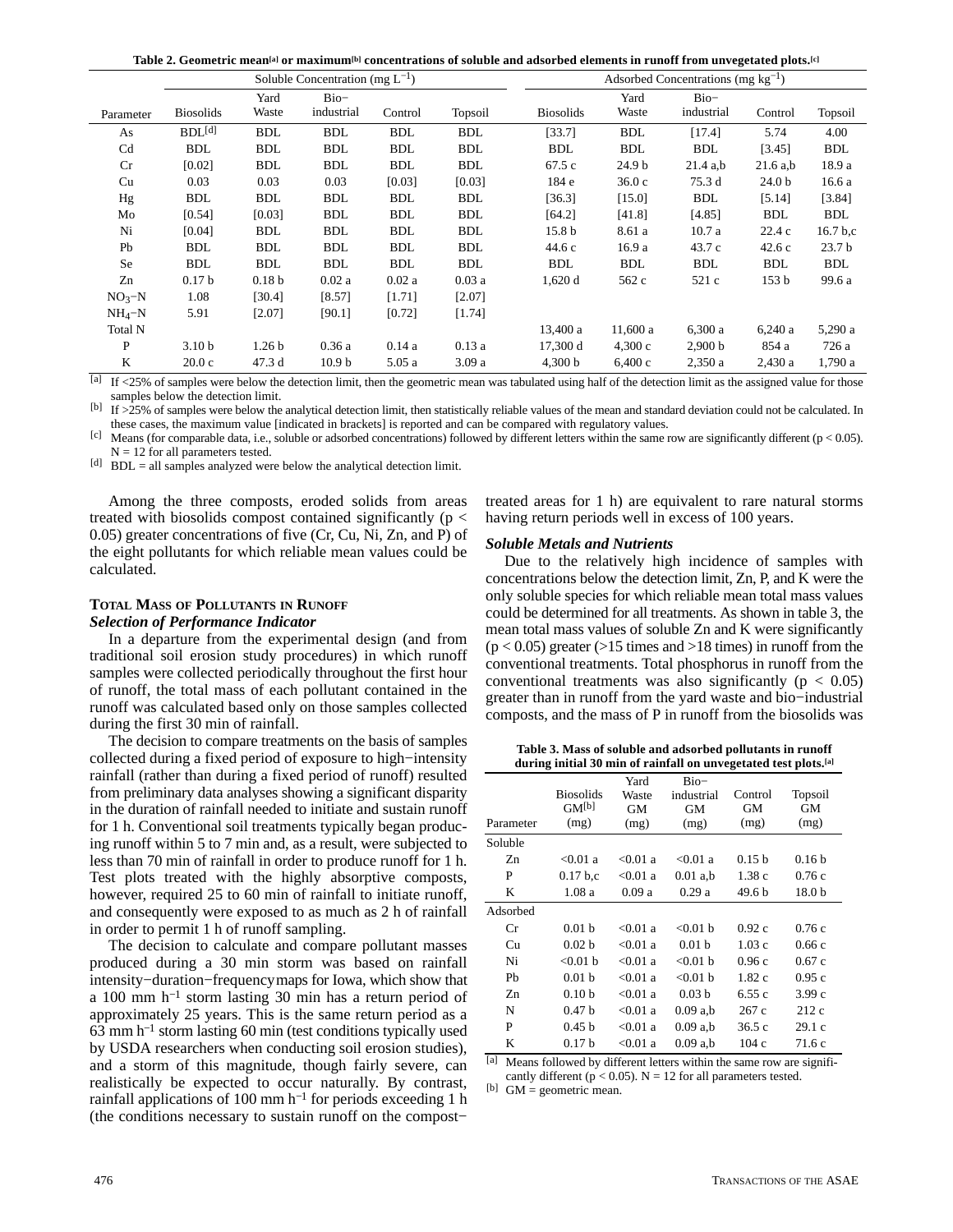statistically similar to that produced by the conventional treatments. The significantly greater total mass of soluble pollutants exported from the conventionally treated test plots is due mainly to the significantly ( $p < 0.05$ ) greater (>120 times) runoff produced by the control and topsoil plots (table 4).

Among the three composts, there were no statistically significant differences in the mass of soluble Zn and K contained in runoff from any of the composts. Soluble P from the biosolids compost was significantly ( $p < 0.05$ ) greater than for yard waste compost.

#### *Adsorbed Metals and Nutrients*

Statistically reliable means for adsorbed Cr, Cu, Ni, Pb, Zn, N, P, and K were calculated for all treatments. In every case, the mass of adsorbed pollutants exported in eroded sediment from the conventionally treated plots was significantly ( $p <$ 0.05) greater than from any of the compost treatments. For the various adsorbed metals, the masses exported from conventional soil treatments were at least 30 to 95 times greater than from the compost−treated plots. Nutrient ratios were even greater, with mean total masses of N and K from the conventional treatments at least 400 times those produced by any of the composts. Like the soluble total mass values, the significantly greater values for the conventional treatments are due mainly to a significantly ( $p < 0.05$ ) greater (>5000 times) total mass of carrier (eroded sediment in this case) produced by the control soil and topsoil (table 4).

Among the composts, the biosolids compost produced significantly ( $p < 0.05$ ) greater masses of all metals and nutrients than the yard waste compost. The bio−industrial compost produced intermediate masses of material that did not differ significantly from one or both of the other composts.

# **CONCLUSIONS**

Chemical analysis of three types of composted organics, topsoil, and a compacted roadway embankment soil showed greater concentrations of Cd, Cr, Cu, Hg, Mo, Ni, Se, Zn, N, P, and K in the composts than in the soils. Composted biosolids had greater concentrations of most metals and nutrients than the other composts.

Soluble concentrations of P, K, and Zn were significantly  $(p < 0.05)$  greater in runoff from one or more of the composts than from the control and topsoil plots. Tests for nine other metals and two forms of nitrogen produced a sufficiently high proportion of samples below the detection limit (typically for several treatments) that statistically reliable means could not be calculated or compared.

Material eroded from the test plots contained quantifiable concentrations of five adsorbed metals and three adsorbed nutrients. In nearly all cases, the mean adsorbed concentra−

> **Table 4. Total runoff and erosion during initial 30 min of rainfall on unvegetated test plots.[a]**

|                    |                   | Yard       | $Bio-$             |                   |         |
|--------------------|-------------------|------------|--------------------|-------------------|---------|
|                    | <b>Biosolids</b>  | Waste      | industrial Control |                   | Topsoil |
| Parameter (units)  | $GM^{[b]}$        | <b>GM</b>  | GМ                 | <b>GM</b>         | GМ      |
| Runoff (mm)        | 0.13 <sub>b</sub> | $< 0.01$ a | $0.08$ a.b         | 26.2c             | 15.5c   |
| Eroded solids (mg) | 7.84 b            | 0.02a      | 2.52 <sub>b</sub>  | 43,000 c 40,000 c |         |

[a] Means followed by the different letters within the same row are significantly different ( $p < 0.05$ ). N = 12 for all parameters tested.

 $[b]$  GM = geometric mean.

tions of nutrients and metals contained in erosion products from the composts were equal to or significantly greater than those in eroded materials flushed from the two soils. The highest adsorbed concentrations generally occurred in eroded solids from the biosolids compost.

Although pollutant concentrations were generally significantly greater in runoff from compost−treated areas, the total mass of most pollutants measured in runoff produced during the first 30 min of rainfall was significantly lower for plots blanketed with compost than for conventionally treated plots. The much greater total masses of pollutants contained in runoff from the control and topsoil plots was caused by significantly greater runoff and erosion from these materials than from any of the composts.

#### **ACKNOWLEDGEMENTS**

The authors thank Jeff Geerts (Iowa Department of Natural Resources) and Mark Masteller and Ole Skaar (Iowa Department of Transportation) for their valuable consultation and assistance on this project. Thanks also to the Metro Waste Authority of Des Moines, Bluestem Solid Waste Agency (Linn County/Cedar Rapids), and the Davenport Compost Facility for supplying compost for the project.

#### **REFERENCES**

- Alexander, R. 2001. Compost utilization in landscapes. In *Compost Utilization in Horticultural Cropping Systems*, 151−175. P. J. Stoffella and B. A. Kahn, eds. Boca Raton, Fla.: Lewis Publishers.
- Agassi, M., A. Hadas, Y. Benyamini, G. J. Levy, L. Kautsky, L. Avrahamov, and H. Zhevelev. 1998. Mulching effects of composted MSW on water percolation and compost degredation rates. *Compost Science and Utilization* 6(3): 34−41.
- Barrett, M. E., R. D. Zuber, E. R. Collins, J. F. Malina, R. J. Charbeneau and G. H. Ward. 1995. A review and evaluation of literature pertaining to the quantity and control of pollution from highway runoff and construction. Austin, Texas: University of Texas, Center for Research in Water Resources.
- Block, D. 2000. Controlling erosion from highway projects. *Biocycle* 41(1): 59−62.
- Demars, K. R., R. C. Long, and J. Ives. 2000. Use of wood waste materials for erosion control. NETCR 20, Project No. 97−3. Storrs, Conn.:New England Transportation Consortium.
- Ettlin, L., and B. Stewart. 1993. Yard debris compost for erosion control. *Biocycle* 34(12): 46−47.
- Federal Highway Administration. 1997. Erosion and sediment control: Dirty work everyone should do. *Greener Roadsides*4(2): 1.
- Gibbons, R. D. 1994. Censored data. In *Statistical Methods for Groundwater Monitoring*. New York, N.Y.: John Wiley and Sons.
- Glanville, T. D., R. A. Persyn, and T. L. Richard. 2001. Impacts of compost application on highway construction sites in Iowa. ASAE Paper No. 012076. St. Joseph, Mich.: ASAE.
- Glanville, T. D., R. A. Persyn, and T. L. Richard. 2003. Final report: Impacts of compost blankets on erosion control, revegetation, and water quality at highway construction sites in Iowa. Ames, Iowa: Iowa State University of Science and Technology.
- Iowa DNR. 1998. Iowa statewide compost market assessment. Des Moines, Iowa: Iowa Department of Natural Resources.
- King, K. W., D. C. Flanagan, L. D. Norton, and J. M. Laflen. 1995. Rill erodibility parameters influenced by long−term management practices. *Trans. ASAE* 38(1): 159−164.
- Kunz, D. 2001. Testing best management practices for storm water pollution prevention. *Biocycle* 42(3): 39−40.